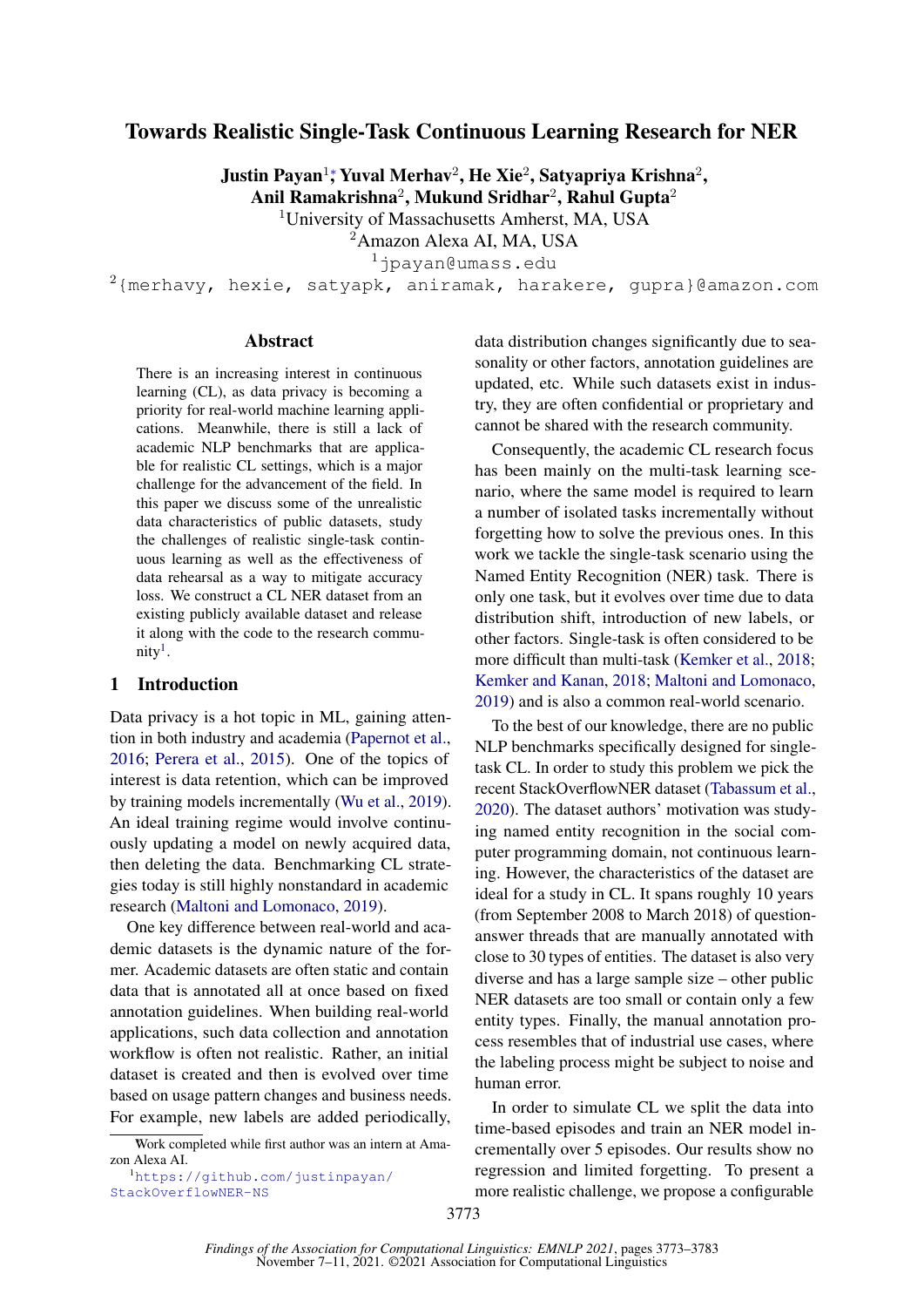<span id="page-1-0"></span>

Figure 1: Entity type distribution across episodes comparing the temporal and skewed episodes. Each vertical bar has the frequency for each of the 5 episodes. For readability we removed types with low counts in each episode.

distribution-based sampling of data inspired by our experiences with a confidential industrial dataset. We show that our sampled episodes can be used to study the effectiveness of different single-task CL strategies in the context of NER. The resulting dataset is the main contribution of this work.

## 2 Continuous Learning

Strategies. The main focus in training deep learning models in CL fashion is prevention of catastrophic forgetting [\(Kirkpatrick et al.,](#page-5-7) [2017\)](#page-5-7). Neural networks trained on new data tend to do poorly on old data and to mitigate catastrophic forgetting different strategies have been proposed, such as specific architectures for CL [\(Lomonaco and Mal](#page-5-8)[toni,](#page-5-8) [2017;](#page-5-8) [Rusu et al.,](#page-5-9) [2016\)](#page-5-9), regularization techniques [\(Kirkpatrick et al.,](#page-5-7) [2017;](#page-5-7) [Li and Hoiem,](#page-5-10) [2017\)](#page-5-10), and data rehearsal/replay where small subsets of old data (real or generated) is periodically supplied to the model during training on new data [\(Sun et al.,](#page-5-11) [2019;](#page-5-11) [Shin et al.,](#page-5-12) [2017\)](#page-5-12). The latter is considered a strong CL baseline [\(Maltoni and](#page-5-3) [Lomonaco,](#page-5-3) [2019\)](#page-5-3) and thus we use this approach in this study. We also compare against a variation of the replay-based GDumb baseline [\(Prabhu et al.,](#page-5-13) [2020\)](#page-5-13). GDumb collects examples into a memory buffer with a limited budget size  $k$ , balancing the

distribution over labels by greedily sampling underrepresented label types and ejecting over-sampled label types. The model trains on the buffer after all tasks are seen.

Our CL model. Our model design is inspired by LAMOL [\(Sun et al.,](#page-5-11) [2019\)](#page-5-11) and adapted for NER. We employ a pre-trained GPT-2 language model base [\(Radford et al.,](#page-5-14) [2019\)](#page-5-14), then 2 layers of bi-LSTM with 768 dimensions in each direction, a tanh non-linearity and linear transformation (1536 by number of labels), and a CRF layer to predict labels. All parameters besides the GPT-2 base (pretrained on OpenAI's WebText) are randomly initialized, and we train or finetune all parameters during training. Training on all 5 episodes takes less than 12 hours on an NVIDIA Tesla M40 GPU for all experimental settings. We assume that all entity types are known in advance so we do not need to expand the label size in a later episode if a new label is introduced. In our experiments, our baseline is a model fine-tuned on all training data. We compare the baseline to GDumb and two CL strategies: training with and without data replay.

Data replay. For each episode (barring the first), we set the size of replayed examples to be sampled from previous episodes to 20% of the size of the current episode's training set. An equal number of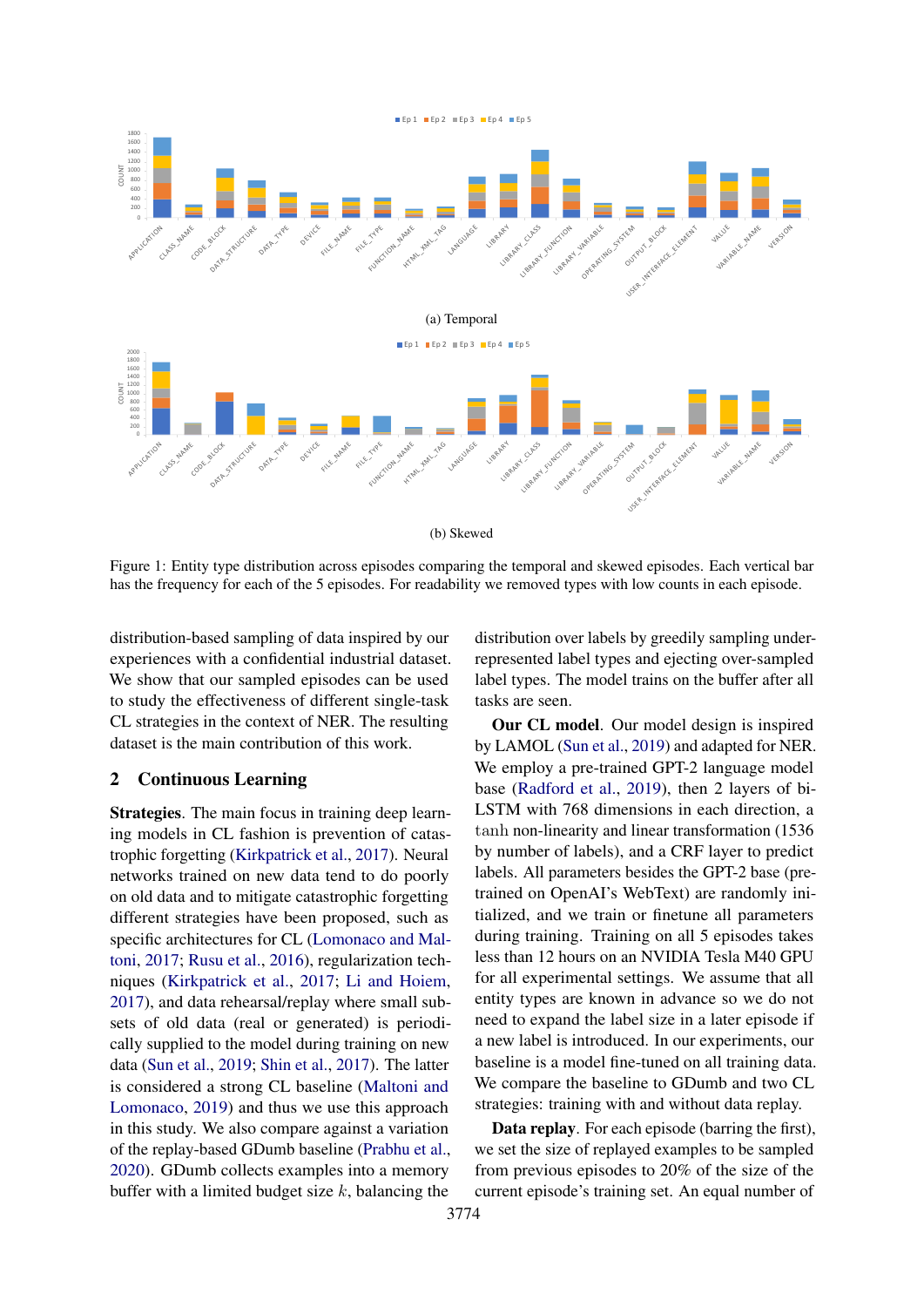replayed examples are sampled from each previous episode. To apply GDumb to NER, we add examples containing under-represented entity types to the buffer, and we eject examples which have the maximum value for their least well-represented entity type.

# 3 Experimental Setup

### 3.1 Time-Based Episodic Setup

Our first motivation is to investigate continual learning over time. We construct our continual learning datasets from StackOverflowNER, a dataset of questions and answers on StackOverflow annotated with 28 entity types [\(Tabassum et al.,](#page-5-6) [2020\)](#page-5-6). We combine StackOverflowNER's training and development sets to construct a pool for sampling training episodes, and we use the test set as a pool for sampling test episodes. All data splits and code are available at [https://github.com/](https://github.com/justinpayan/StackOverflowNER-NS) [justinpayan/StackOverflowNER-NS](https://github.com/justinpayan/StackOverflowNER-NS).

<span id="page-2-0"></span>

| Episode                     | Date Range              | Train / Test Size |
|-----------------------------|-------------------------|-------------------|
| 1                           | $8/4/2008 - 6/26/2012$  | 2551/775          |
| $\mathcal{D}_{\mathcal{L}}$ | $6/27/2012 - 3/13/2014$ | 2444 / 665        |
| 3                           | $3/14/2014 - 6/27/2015$ | 2243/521          |
| 4                           | $6/28/2015 - 10/1/2016$ | 2450/496          |
| $\varsigma$                 | $10/2/2016 - 3/27/2018$ | 2386/632          |

Table 1: Date boundaries for each episode.

We first split the StackOverflowNER data into 5 time-based episodes. The StackOverflowNER dataset does not have timestamps, so we align their annotated examples with posts in the StackOverflow data dump. We select date boundaries for each episode to obtain roughly equal-sized training and test sets. Table [1](#page-2-0) lists the dates.

#### 3.2 Results

Figure [1a](#page-1-0) shows the distribution of each entity type across the 5 episodes. While some entity types are more common than others, the frequency distribution is consistent across episodes. The percentage of examples tagged with a particular entity type does not change much across episodes and there are no deletions or additions of new entity types over time. Such data characteristics are not realistic for a real-world application evolving over 10 years.

We train our model incrementally on the 5 episodes with and without data replay and compare it to a baseline model that is trained on all

data at once in a non-CL fashion. Table [2](#page-3-0) shows the averaged F1 score over the 5 episodes' test data (comprehensive results can be found in Appendix [A\)](#page-6-0). Not surprisingly, training incrementally performs on-par with training on all data at once, meaning that if there is any catastrophic forgetting, it does not impact the test performance of the model. As such, applying data replay that is supposed to mitigate catastrophic forgetting has no benefit and even results in a mild performance degradation. Preliminary manual analysis suggests that degredation stems from memorization of infrequent patterns sampled in the relatively small replay set. Given these data characteristics and results, it is clear that the dataset, in this format, is not proper for a comparison of CL strategies.

#### 3.3 Skewed Class Distribution Setup

Motivated by our findings, we create an updated version of the episodic dataset based on more realistic assumptions. The first assumption is of data distribution shift and variance. Data distribution shift is expected due to various factors such as seasonality. A second factor is annotation cost. When a model is doing well on specific types of data/labels, there is no need to continue annotating similar examples and labels. We modify the Stack-Overflow dataset by sampling the distribution over entity types from a Dirichlet distribution for each episode. To simplify, we assume independence between entity types, although entity types often co-occur.

We first compute the distribution over entity types in the training pool, and denote that with  $\alpha$ . We then sample distributions for the 5 training episodes,  $\{X_i^{tr}\}_{i=1}^5 \sim Dir(c\alpha)$  and the 5 test episodes  $\{X_i^{te}\}_{i=1}^5 \sim Dir(X_i^{tr})$ . We set  $c = 5$ but the parameter can be changed to increase or decrease variance. To sample the train (test) episodes, we cycle through the episodes, each time selecting an entity type from the episode's distribution and then selecting an example containing that entity type from the train (test) pool without replacement.

In addition to modeling distribution shift, we also introduce class incrementality. We select 3 entity types that are relatively frequent: CODE\_BLOCK, DATA\_STRUCTURE, and USER\_INTERFACE\_ELEMENT. We simulate the data shift by removing the CODE\_BLOCK entity in episode 3 and onward, adding the DATA\_STRUCTURE entity only in episodes 4 and 5,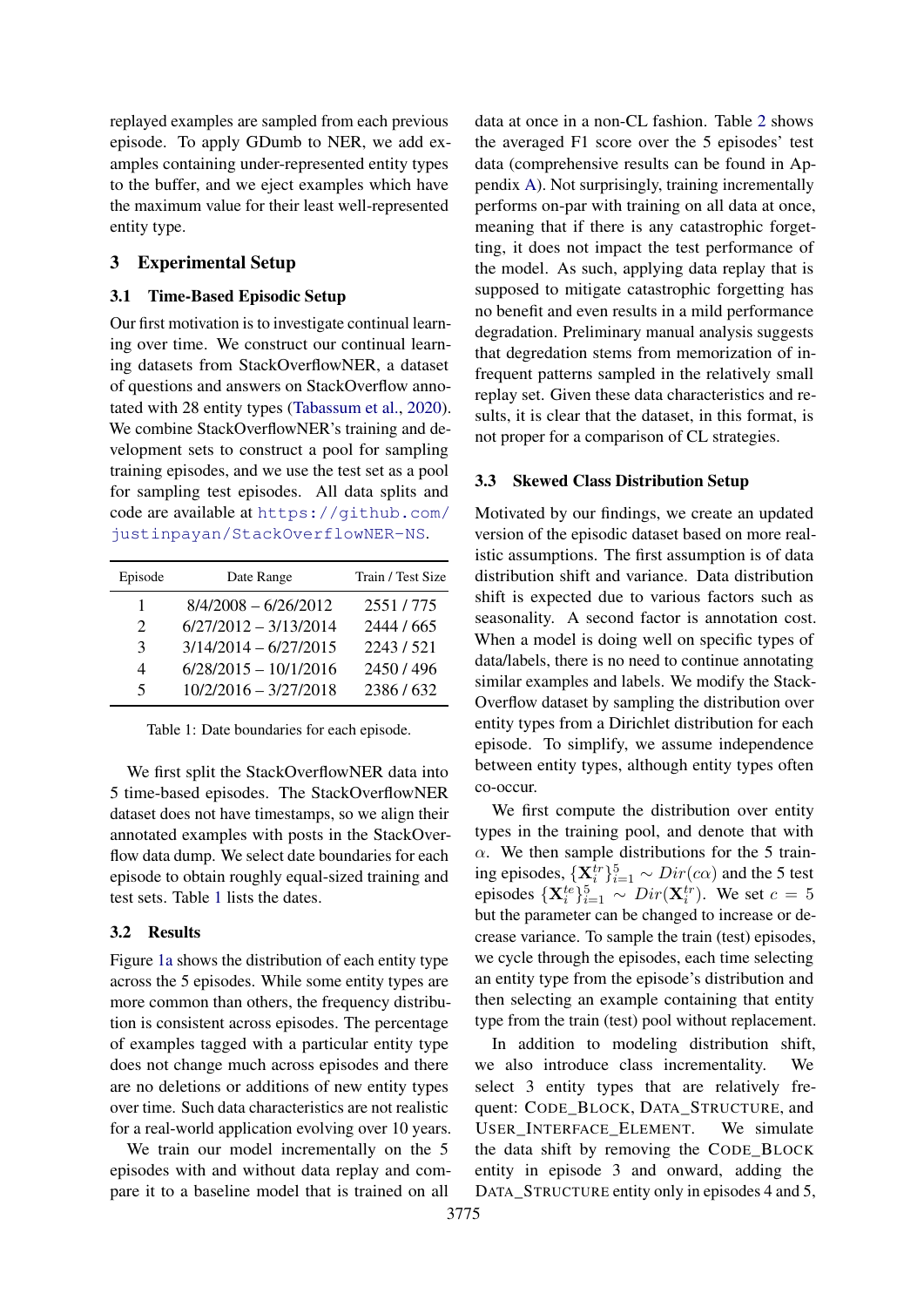<span id="page-3-0"></span>

|                 |                   | Overall          | CodeBlock       | DataStruct.      |
|-----------------|-------------------|------------------|-----------------|------------------|
|                 | Baseline (non-CL) | 51.36            | 25.67           | 75.27            |
| <b>Temporal</b> | CL w/o Replay     | 51.52            | 28.59           | 73.76            |
|                 | CL w/ Real Replay | 51.12            | 26.41           | 72.82            |
|                 | Baseline (non-CL) | 52.24            | 12.51           | 32.03            |
| Skewed          | CL w/o Replay     | 42.61            | 0.00            | 32.60            |
|                 | CL w/ Replay      | 49.82            | 7.74            | 33.82            |
|                 | GDumb(500)        | $24.28 \pm 0.98$ | $6.81 \pm 0.49$ | $7.80 \pm 4.25$  |
|                 | GDumb (1000)      | $35.41 \pm 0.90$ | $8.10 \pm 0.60$ | $24.09 \pm 1.38$ |
|                 | GDumb (1500)      | $40.19 \pm 0.67$ | $8.82 \pm 0.54$ | $27.46 \pm 1.52$ |

Table 2: Overall and selected entity type F1 scores after training incrementally over all 5 episodes vs on all training data at once. All scores are averaged over all 5 episodes' test sets. We also compare against the GDumb baseline, with memory budgets of 500, 1000, or 1500 examples. We run GDumb over 10 random orderings within each episode, and report means and standard deviations.

and removing the USER\_INTERFACE\_ELEMENT entity from episode 1. To achieve this, each time we sample one of these entity types in a disallowed episode, we put that sample back into the pool.

## 3.4 Results

Figure [1b](#page-1-0) shows the distribution of each entity type across the 5 skewed episodes. In comparison to Figure [1a,](#page-1-0) one can see the increased variance of the distribution across episodes. Appendix [B](#page-6-1) shows further comparisons between the skewed and temporal settings. We find the degree of variance to be similar to that of our confidential industrial NER dataset. Following the previous model training procedure, we train our model incrementally on the 5 skewed episodes with and without data replay and compare it to a baseline model that is trained on all data at once in a non-CL fashion. Table [2](#page-3-0) shows the averaged F1 score over the 5 episodes' test data. Contrary to the previous setup, we see that the non-CL baseline heavily outperforms CL without replay. Data replay helps, but there is still a gap in performance. Even with a buffer size of 1500, GDumb greatly underperforms even the continual learning setup without replay. As GDumb is a strong baseline, this suggests the setting is quite difficult.

We can also see the impact of excluding CODE\_BLOCK from episode 3 onward. The model completely stops predicting it in the no replay case. The CL models also struggle with DATA STRUCTURE, perhaps because the final model learns a grossly inflated probability for that tag while the baseline sees the training examples in a consistently balanced fashion.

We find that the CL models suffer from subtler distribution shift errors too. For example, we see forgetting of common named entities. Episode 1 includes many instances with the APPLICA-TION "Android Studio," while Episode 5 only references the OPERATING\_SYSTEM "Android." Thus the final CL models classify "Android" as OPER-ATING\_SYSTEM and "Studio" as APPLICATION. More sophisticated replay techniques could address such issues by reducing distribution shift or replaying representatives for common entities/phrases.

### 3.5 Forgetting Over Time

Figure [2a](#page-4-0) shows how the final model (trained on all data) in each experiment performs on each of the train episodes with the skewed distribution. The figure shows that the CL approaches suffer from catastrophic forgetting compared to the non-CL baseline, with no replay performing worse, as expected. While the performance of the baseline model is consistent over the train episodes, the CL models' performance degrades on the earlier training episodes. While data replay helps, the gap is still large which leaves room for future work. The same plot for the temporal data splits is shown in Figure [2c.](#page-4-0) Forgetting still occurs in this case, but at a lower rate.

We also demonstrate the forgetting on the test sets in Figures [2b](#page-4-0) and [2d,](#page-4-0) where we see little impact of forgetting for the temporal setting compared to the skewed setting. The baseline's lower performance on skewed episodes 1, 2, and 3 stems from the removal of USER\_INTERFACE\_ELEMENT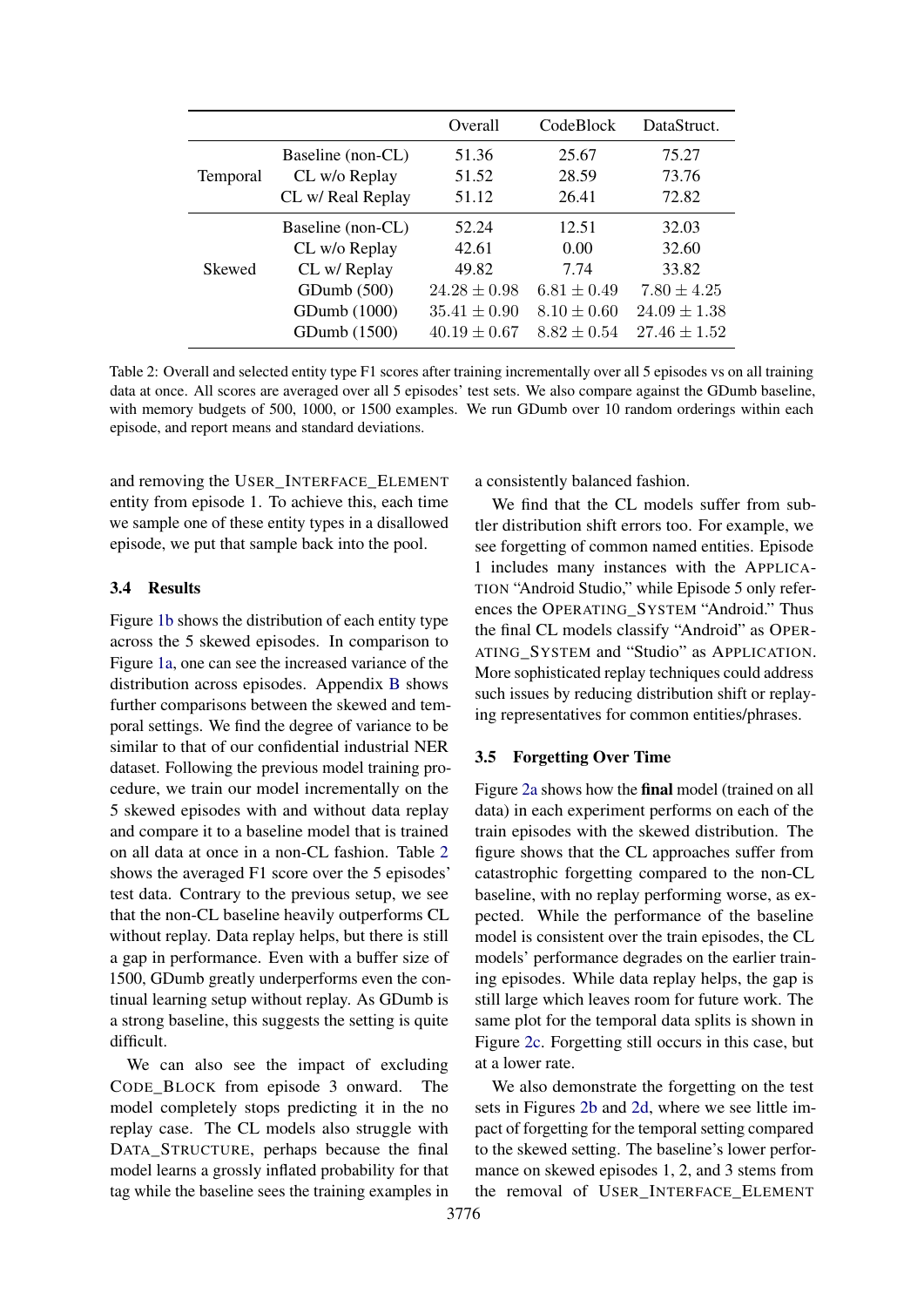<span id="page-4-0"></span>

Figure 2: Overall F1 score evaluated on each of the 5 episodes' train or test sets, for both skewed and temporal settings. All models evaluated here are trained on data from all episodes, where the CL models are trained incrementally, starting with episode 1 and finishing with episode 5.

from test episode 1 and DATA\_STRUCTURE from test episodes 1, 2, and 3. The baseline can predict these entity types with relatively high accuracy, and they are fairly common. When they are removed, the baseline model loses the boost in overall F1 these types provide. Overall, we see higher forgetting when evaluating the CL approaches on train than on test, which can be explained by overfitting to the most recent episodes during training.

In the future we would like to explore hyperparameter tuning which could further reduce forgetting, and apply privacy preserving techniques such as generative replay [\(Sun et al.,](#page-5-11) [2019\)](#page-5-11). Establishing more advanced benchmarks using recent CL techniques or creating similar episodic splits for other NLP tasks would also be of interest.

## 4 Conclusions

We demonstrate that even in an academic dataset spanning a decade, some important characteristics

of applied single-task continual learning settings, such as data shift and label imbalance, are missing. We modify and release a dataset that contains some of these realistic challenges, and we establish a data replay baseline. Although the ability to access and publish statistics for real industrial datasets is limited due to privacy and business concerns, we find that our dataset exhibits many important similarities to such datasets. Our method for producing the dataset is configurable and can be used to build different degrees of data variance to support different use cases. Although our dataset is a useful first step towards more realistic single-task continual learning, this work highlights the need for a public benchmark with truly continuous annotation.

### Acknowledgements

We are grateful to Emre Barut for helpful feedback on drafts of this paper.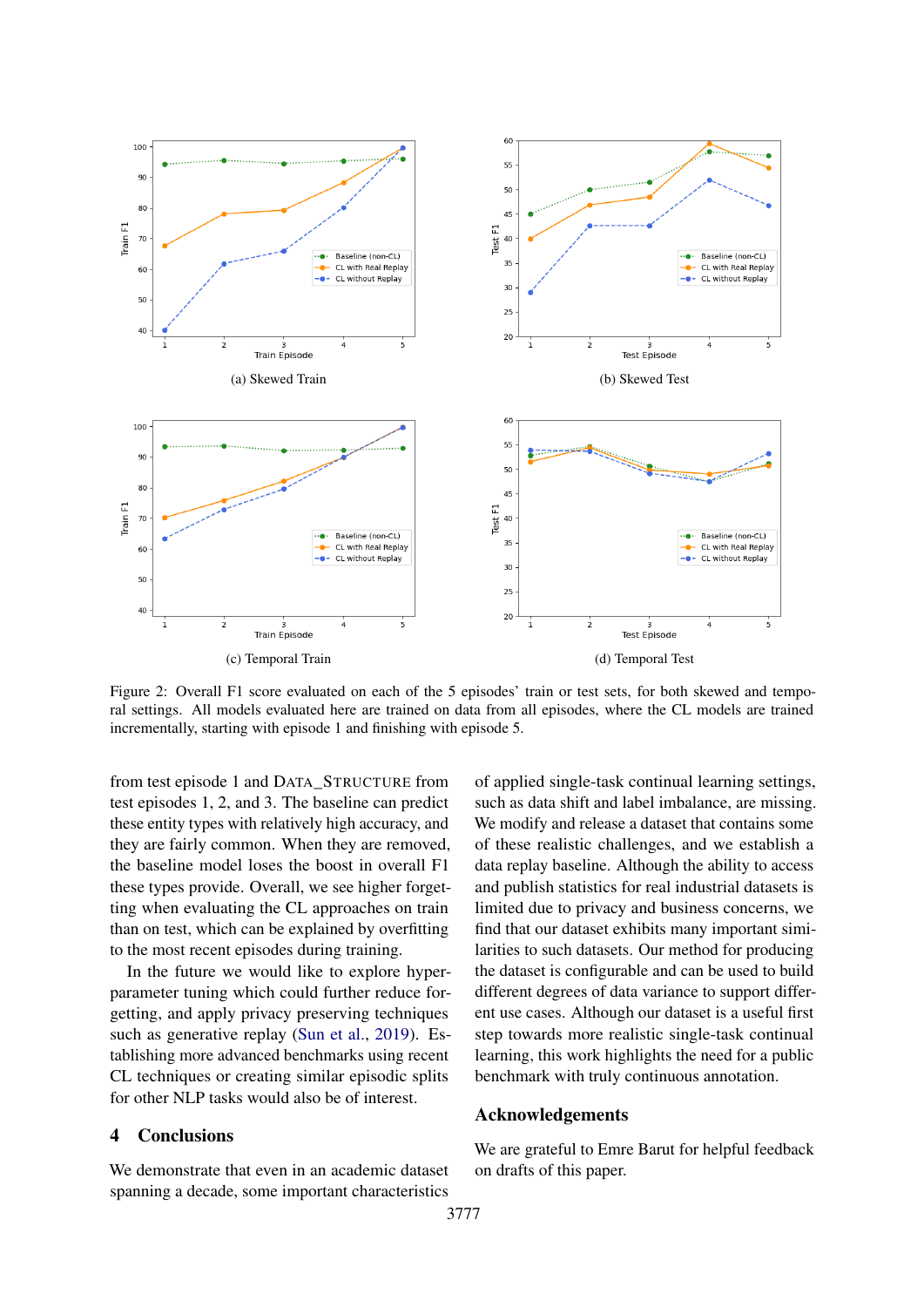## References

- <span id="page-5-5"></span>Ronald Kemker and Christopher Kanan. 2018. Fearnet: Brain-inspired model for incremental learning. In *International Conference on Learning Representations*.
- <span id="page-5-4"></span>Ronald Kemker, Marc McClure, Angelina Abitino, Tyler Hayes, and Christopher Kanan. 2018. Measuring catastrophic forgetting in neural networks. In *Proceedings of the AAAI Conference on Artificial Intelligence*, volume 32.
- <span id="page-5-7"></span>James Kirkpatrick, Razvan Pascanu, Neil Rabinowitz, Joel Veness, Guillaume Desjardins, Andrei A Rusu, Kieran Milan, John Quan, Tiago Ramalho, Agnieszka Grabska-Barwinska, et al. 2017. Overcoming catastrophic forgetting in neural networks. *Proceedings of the national academy of sciences*, 114(13):3521–3526.
- <span id="page-5-10"></span>Zhizhong Li and Derek Hoiem. 2017. Learning without forgetting. *IEEE transactions on pattern analysis and machine intelligence*, 40(12):2935–2947.
- <span id="page-5-8"></span>Vincenzo Lomonaco and Davide Maltoni. 2017. [Core50: a new dataset and benchmark for continu](http://proceedings.mlr.press/v78/lomonaco17a.html)[ous object recognition.](http://proceedings.mlr.press/v78/lomonaco17a.html) In *Proceedings of the 1st Annual Conference on Robot Learning*, volume 78 of *Proceedings of Machine Learning Research*, pages 17–26. PMLR.
- <span id="page-5-3"></span>Davide Maltoni and Vincenzo Lomonaco. 2019. Continuous learning in single-incremental-task scenarios. *Neural Networks*, 116:56–73.
- <span id="page-5-0"></span>Nicolas Papernot, Patrick McDaniel, Arunesh Sinha, and Michael Wellman. 2016. Towards the science of security and privacy in machine learning. *arXiv preprint arXiv:1611.03814*.
- <span id="page-5-1"></span>Charith Perera, Rajiv Ranjan, Lizhe Wang, Samee U Khan, and Albert Y Zomaya. 2015. Big data privacy in the internet of things era. *IT Professional*, 17(3):32–39.
- <span id="page-5-13"></span>Ameya Prabhu, Philip HS Torr, and Puneet K Dokania. 2020. Gdumb: A simple approach that questions our progress in continual learning. In *European conference on computer vision*, pages 524–540. Springer.
- <span id="page-5-14"></span>Alec Radford, Jeffrey Wu, Rewon Child, David Luan, Dario Amodei, and Ilya Sutskever. 2019. Language models are unsupervised multitask learners. *OpenAI blog*, 1(8):9.
- <span id="page-5-9"></span>Andrei A Rusu, Neil C Rabinowitz, Guillaume Desjardins, Hubert Soyer, James Kirkpatrick, Koray Kavukcuoglu, Razvan Pascanu, and Raia Hadsell. 2016. Progressive neural networks. *arXiv preprint arXiv:1606.04671*.
- <span id="page-5-12"></span>Hanul Shin, Jung Kwon Lee, Jaehong Kim, and Jiwon Kim. 2017. Continual learning with deep generative replay. In *Advances in neural information processing systems*, pages 2990–2999.
- <span id="page-5-11"></span>Fan-Keng Sun, Cheng-Hao Ho, and Hung-Yi Lee. 2019. Lamol: Language modeling for lifelong language learning. In *International Conference on Learning Representations*.
- <span id="page-5-6"></span>Jeniya Tabassum, Mounica Maddela, Wei Xu, and Alan Ritter. 2020. [Code and named entity recognition in](https://doi.org/10.18653/v1/2020.acl-main.443) [StackOverflow.](https://doi.org/10.18653/v1/2020.acl-main.443) In *Proceedings of the 58th Annual Meeting of the Association for Computational Linguistics*, pages 4913–4926, Online. Association for Computational Linguistics.
- <span id="page-5-2"></span>Yue Wu, Yinpeng Chen, Lijuan Wang, Yuancheng Ye, Zicheng Liu, Yandong Guo, and Yun Fu. 2019. Large scale incremental learning. In *Proceedings of the IEEE/CVF Conference on Computer Vision and Pattern Recognition*, pages 374–382.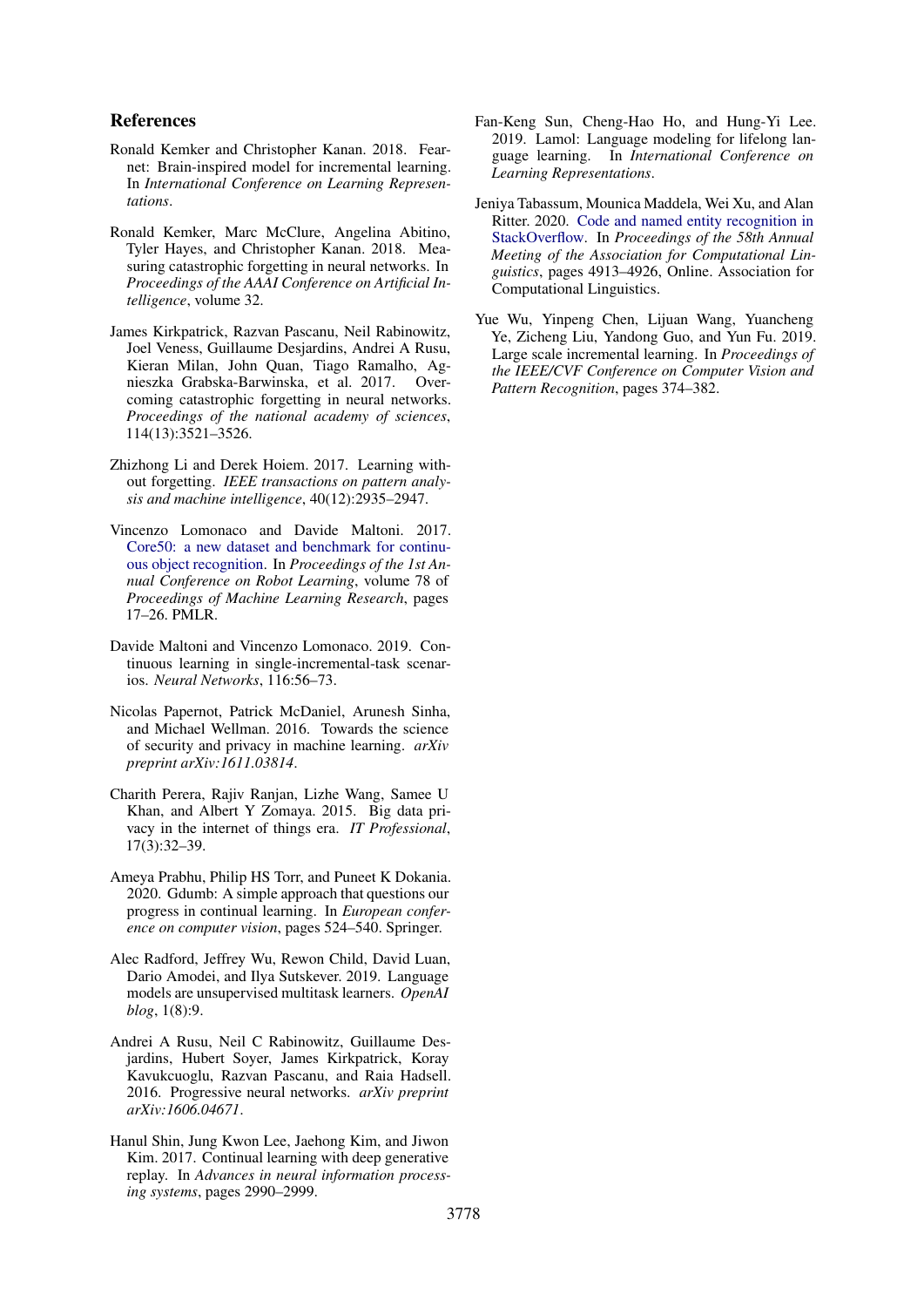# <span id="page-6-0"></span>A Comprehensive Results

We include full results for all entity types, for both the temporal data split and the skewed data split. The full results for the temporal data split are included in Table [3,](#page-7-0) and the full results for the skewed data split are included in Table [4.](#page-8-0)

# <span id="page-6-1"></span>B Diachronicity of Temporal and Skewed

We include some additional demonstrations of the differences between the temporal and skewed settings. In Table [5,](#page-9-0) we show the top five entity types for all episodes' train and test for both settings. Although there is some variation across episodes for the temporal setting, the variation is stronger for the skewed setting.

We demonstrate a few examples of the CODE\_BLOCK, DATA\_STRUCTURE, and USER\_INTERFACE\_ELEMENT types in Table [6.](#page-10-0) Recall that in the skewed data, we remove the CODE\_BLOCK entity in episode 3 and onward, add the DATA\_STRUCTURE entity only in episodes 4 and 5, and remove the USER\_INTERFACE\_ELEMENT entity from episode 1. This behavior impacts the top five entities, as Table [5](#page-9-0) makes apparent.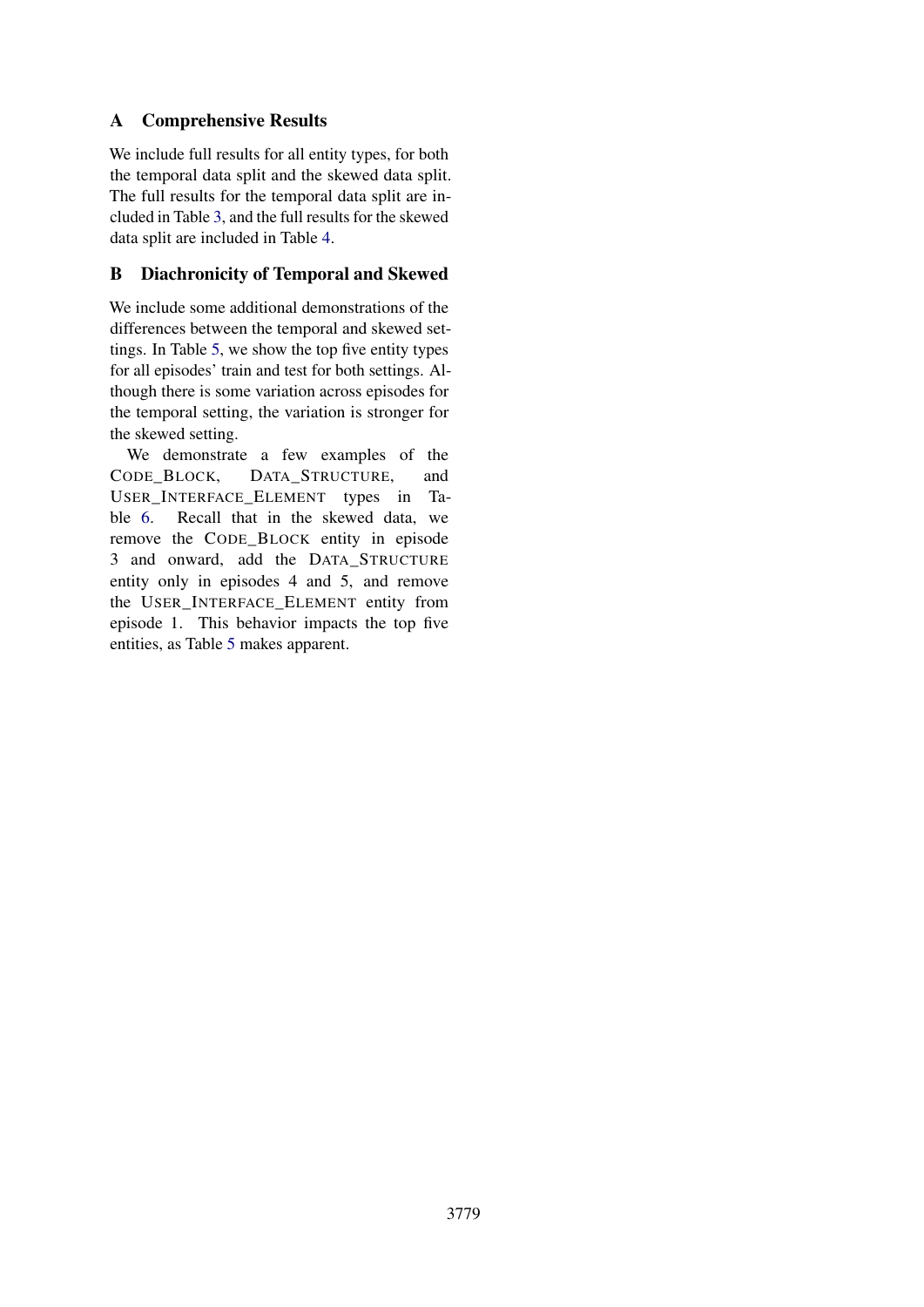<span id="page-7-0"></span>

| <b>Entity Type</b>   | <b>Baseline</b><br>$(non-CL)$ | $CL$ w/o<br>Replay | CL w/<br>Real Replay | Avg. Count |
|----------------------|-------------------------------|--------------------|----------------------|------------|
| Overall              | 51.36                         | 51.52              | 51.12                | 777.60     |
| Algorithm            | 24.00                         | 19.64              | 21.82                | 0.00       |
| Application          | 57.94                         | 57.76              | 58.36                | 2.80       |
| ClassName            | 25.38                         | 18.89              | 18.33                | 80.00      |
| CodeBlock            | 25.67                         | 28.59              | 26.41                | 25.80      |
| DataStructure        | 75.27                         | 73.76              | 72.82                | 59.80      |
| DataType             | 67.52                         | 70.24              | 70.81                | 48.00      |
| Device               | 59.38                         | 60.24              | 58.99                | 21.60      |
| ErrorName            | 3.64                          | 3.64               | 14.16                | 10.60      |
| FileName             | 62.31                         | 64.06              | 60.01                | 3.60       |
| FileType             | 69.82                         | 66.28              | 77.19                | 32.60      |
| <b>FunctionName</b>  | 12.25                         | 4.86               | 9.71                 | 21.60      |
| <b>HTMLXMLTag</b>    | 42.32                         | 41.51              | 40.96                | 9.20       |
| KeyboardIP           | 1.74                          | 9.78               | 1.67                 | 10.40      |
| Language             | 75.41                         | 74.09              | 70.75                | 7.00       |
| Library              | 53.97                         | 53.28              | 47.46                | 35.40      |
| LibraryClass         | 47.55                         | 48.00              | 47.06                | 50.20      |
| LibraryFunction      | 44.69                         | 48.43              | 47.20                | 72.80      |
| Library Variable     | 18.58                         | 10.79              | 21.57                | 43.00      |
| License              | 0.00                          | 0.00               | 0.00                 | 21.80      |
| OperatingSystem      | 82.46                         | 79.15              | 82.85                | 0.00       |
| Organization         | 10.00                         | 53.33              | 43.33                | 12.20      |
| OutputBlock          | 75.20                         | 68.71              | 67.14                | 1.80       |
| UserInterfaceElement | 56.43                         | 56.96              | 56.67                | 10.80      |
| <b>UserName</b>      | 35.83                         | 35.69              | 32.21                | 69.40      |
| Value                | 45.68                         | 44.88              | 34.68                | 4.60       |
| VariableName         | 28.44                         | 28.81              | 27.53                | 43.00      |
| Version              | 72.05                         | 72.26              | 72.74                | 53.00      |
| Website              | 25.99                         | 22.29              | 28.00                | 21.20      |

Table 3: F1 scores by type after training incrementally over all 5 temporal episodes vs on all training data at once. Scores are averaged over all 5 episodes' test sets. We also denote the average count of each entity type in all 5 test episodes.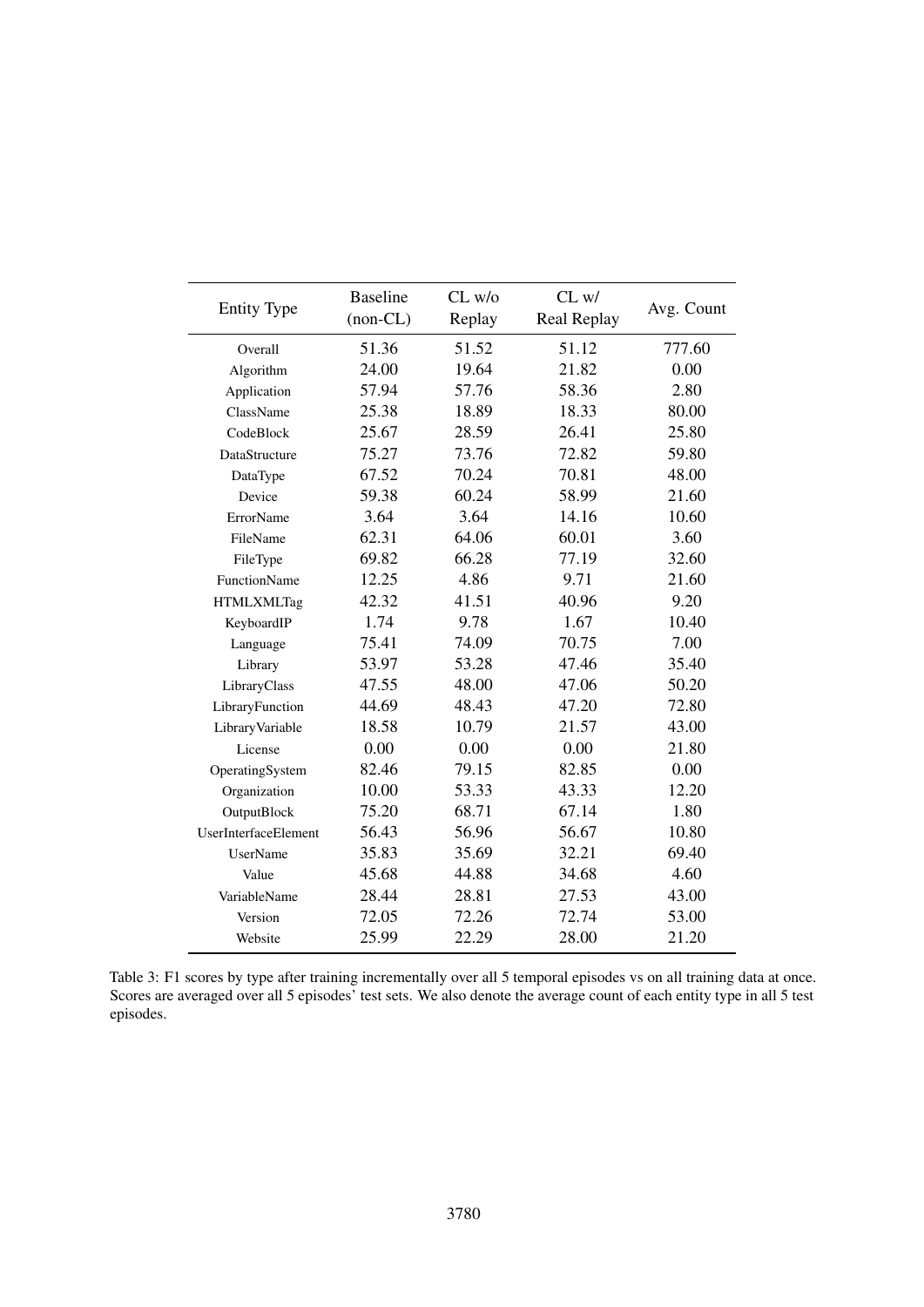<span id="page-8-0"></span>

| <b>Entity Type</b>   | <b>Baseline</b><br>$(non-CL)$ | $CL$ w/o<br>Replay | CL w/<br>Real Replay | GDumb<br>(1500)  | Avg. Count |
|----------------------|-------------------------------|--------------------|----------------------|------------------|------------|
| Overall              | 52.24                         | 42.61              | 49.82                | $40.19 \pm 0.67$ | 750.40     |
| Algorithm            | 10.00                         | 14.44              | 28.33                | $32.43 \pm 4.17$ | 0.00       |
| Application          | 55.93                         | 53.01              | 55.68                | $47.23 \pm 1.33$ | 3.20       |
| ClassName            | 19.84                         | 5.24               | 8.21                 | $21.17 \pm 1.94$ | 75.40      |
| CodeBlock            | 12.51                         | 0.00               | 7.74                 | $8.82 \pm 0.54$  | 25.60      |
| DataStructure        | 32.03                         | 32.60              | 33.82                | $27.46 \pm 1.52$ | 47.20      |
| DataType             | 72.45                         | 67.24              | 68.77                | $63.53 \pm 3.89$ | 45.60      |
| Device               | 53.32                         | 47.39              | 47.21                | $45.28 \pm 5.18$ | 21.20      |
| ErrorName            | 0.00                          | 0.00               | 10.00                | $4.39 \pm 2.61$  | 10.60      |
| FileName             | 54.79                         | 6.17               | 46.81                | $39.09 \pm 3.88$ | 3.60       |
| FileType             | 55.95                         | 38.51              | 55.10                | $43.37 \pm 5.23$ | 32.60      |
| <b>FunctionName</b>  | 26.16                         | 5.34               | 8.58                 | $11.23 \pm 2.03$ | 25.80      |
| <b>HTMLXMLTag</b>    | 40.25                         | 27.98              | 41.61                | $33.55 \pm 3.70$ | 9.20       |
| KeyboardIP           | 8.00                          | 5.71               | 13.33                | $8.31 \pm 3.39$  | 10.40      |
| Language             | 69.11                         | 67.59              | 67.83                | $57.26 \pm 1.21$ | 7.00       |
| Library              | 55.35                         | 48.26              | 55.43                | $40.70 \pm 2.57$ | 35.60      |
| LibraryClass         | 48.52                         | 42.13              | 45.70                | $36.97 \pm 2.20$ | 51.40      |
| LibraryFunction      | 44.95                         | 34.87              | 44.49                | $32.91 \pm 3.64$ | 75.40      |
| LibraryVariable      | 23.33                         | 7.99               | 3.12                 | $6.21 \pm 1.99$  | 41.40      |
| License              | 0.00                          | 0.00               | 0.00                 | $0.00 \pm 0.00$  | 22.40      |
| OperatingSystem      | 79.74                         | 60.45              | 65.81                | $64.81 \pm 3.93$ | 0.00       |
| Organization         | 13.33                         | 20.00              | 20.00                | $21.76 \pm 4.62$ | 13.20      |
| OutputBlock          | 63.07                         | 0.00               | 63.78                | $59.16 \pm 6.16$ | 2.00       |
| UserInterfaceElement | 44.94                         | 40.81              | 43.25                | $34.68 \pm 2.02$ | 10.60      |
| UserName             | 30.73                         | 39.63              | 36.00                | $28.48 \pm 4.81$ | 54.00      |
| Value                | 56.27                         | 45.75              | 46.19                | $38.92 \pm 2.61$ | 4.60       |
| VariableName         | 25.87                         | 26.05              | 26.35                | $18.83 \pm 3.00$ | 42.80      |
| Version              | 77.89                         | 70.54              | 77.41                | $73.98 \pm 3.18$ | 51.60      |
| Website              | 36.66                         | 27.81              | 49.53                | $35.05 \pm 4.63$ | 22.20      |

Table 4: F1 scores by type after training incrementally over all 5 skewed episodes vs on all training data at once. Scores are averaged over all 5 episodes' test sets. We also include results for GDumb with memory budget of 1500 examples, averaged over 10 random initializations. We also denote the average count of each entity type in all 5 test episodes.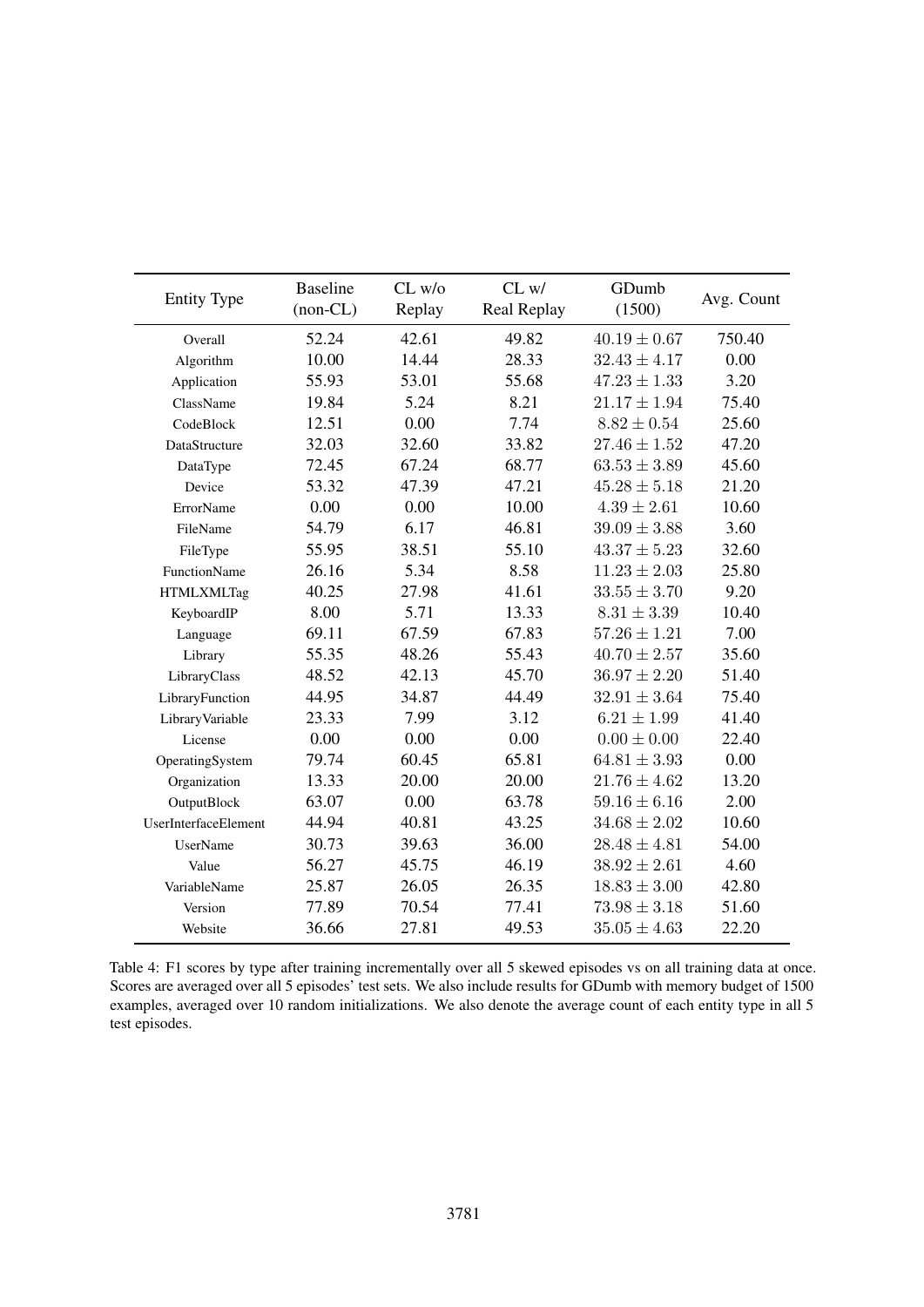<span id="page-9-0"></span>

|                   | Ep. 1                                                                        | Ep. 2                                                                                    | Ep. 3                                                                          | Ep. 4                                                                                 | Ep. 5                                                                              |
|-------------------|------------------------------------------------------------------------------|------------------------------------------------------------------------------------------|--------------------------------------------------------------------------------|---------------------------------------------------------------------------------------|------------------------------------------------------------------------------------|
| Temporal<br>Train | Application<br>LibraryClass<br>UserInterfaceElem.                            | LibraryClass<br>Application<br>UserInterfaceElem.                                        | Application<br>LibraryClass<br>UserInterfaceElem.                              | CodeBlock<br>LibraryClass<br>Application                                              | Application<br>UserInterfaceElem.<br>LibraryClass                                  |
|                   | Library<br>CodeBlock                                                         | VariableName<br>Value                                                                    | VariableName<br>Value                                                          | VariableName<br>Value                                                                 | Library<br>CodeBlock                                                               |
| Temporal<br>Test  | UserInterfaceElem.<br>Application<br>LibraryClass<br>VariableName<br>Library | UserInterfaceElem.<br>LibraryClass<br>Application<br>LibraryFunction<br>Library Variable | LibraryClass<br>Value<br>CodeBlock<br>VariableName<br>DataStructure            | LibraryClass<br>Application<br>Library<br>CodeBlock<br>UserInterfaceElem.             | Application<br>CodeBlock<br>VariableName<br>LibraryFunction<br>Library             |
| Skewed<br>Train   | CodeBlock<br>Application<br>Library<br>LibraryClass<br>FileName              | LibraryClass<br>Library<br>Language<br>Application<br>UserInterfaceElem.                 | UserInterfaceElem.<br>LibraryFunction<br>Language<br>VariableName<br>ClassName | Value<br>DataStructure<br>Application<br>FileName<br>VariableName                     | FileType<br><b>DataStructure</b><br>VariableName<br>Application<br>OperatingSystem |
| Skewed<br>Test    | CodeBlock<br>Value<br>Application<br>Library<br>LibraryClass                 | UserInterfaceElem.<br>Language<br>CodeBlock<br>Application<br>FileType                   | VariableName<br>UserInterfaceElem.<br>Application<br>ClassName<br>LibraryClass | DataStructure<br>Application<br>LibraryClass<br>LibraryFunction<br>UserInterfaceElem. | LibraryClass<br>DataStructure<br>VariableName<br>Library<br>FileName               |

Table 5: Top five entity types (in order) for each episode of temporal/skewed train/test splits.